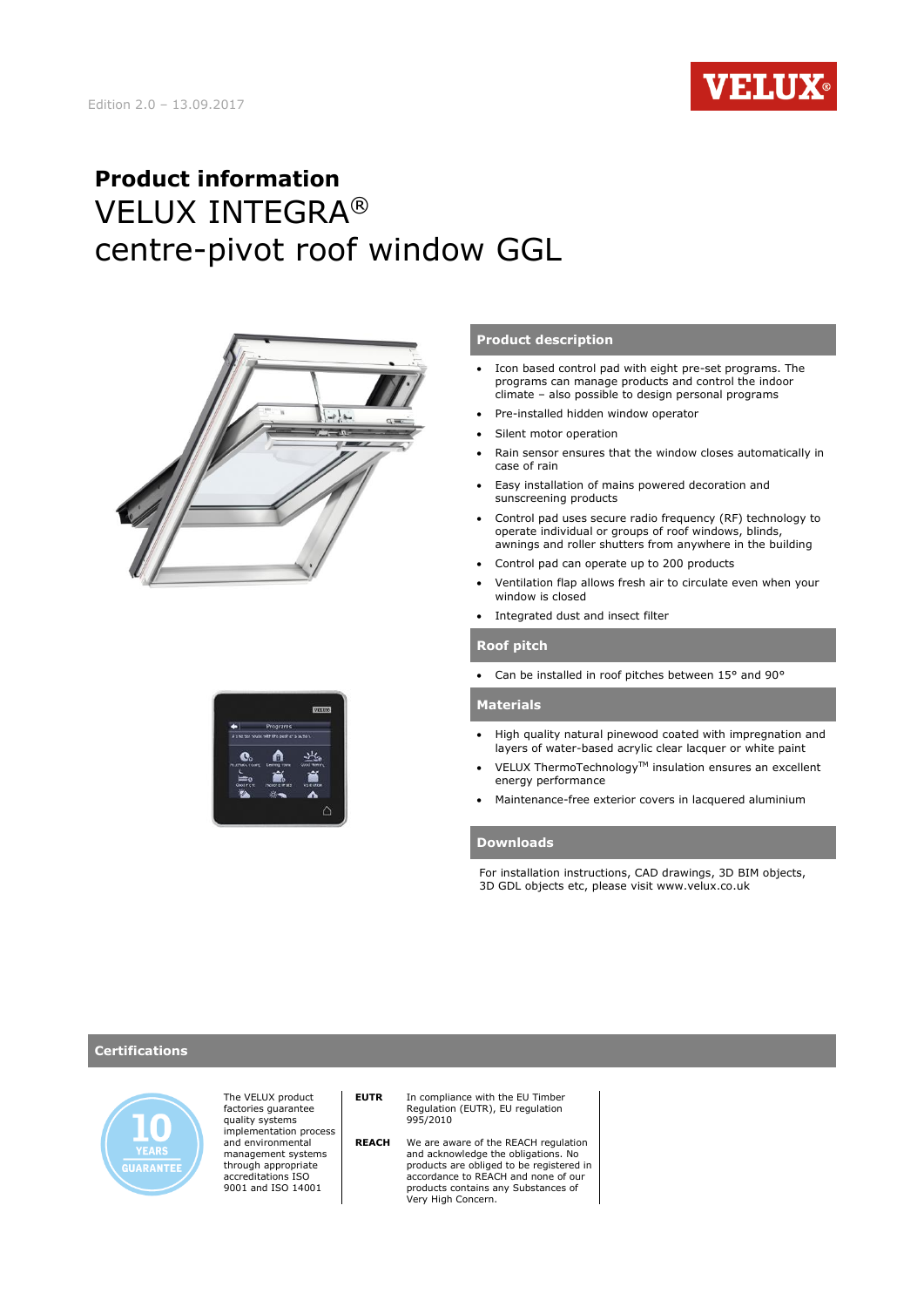

### **Available sizes and daylight area**

|         | 472                          | 550                          | 660 mm                       | 780 mm                              | 942 mm                              | 1140 mm                      | 1340 mm                             |
|---------|------------------------------|------------------------------|------------------------------|-------------------------------------|-------------------------------------|------------------------------|-------------------------------------|
|         | mm                           | mm                           |                              |                                     |                                     |                              |                                     |
| 778 mm  |                              | GGL<br><b>CK02</b><br>(0.22) |                              |                                     |                                     |                              |                                     |
| 978 mm  | GGL<br><b>BK04</b><br>(0.29) | GGL<br><b>CK04</b><br>(0.29) | GGL<br><b>FK04</b><br>(0.38) | <b>GGL</b><br><b>MK04</b><br>(0.47) | <b>GGL</b><br><b>PK04</b><br>(0.60) |                              | <b>GGL</b><br><b>UK04</b><br>(0.91) |
|         |                              | GGL                          | GGL                          | GGL                                 | <b>GGL</b>                          | GGL                          |                                     |
| 1178 mm |                              | <b>CK06</b><br>(0.37)        | <b>FK06</b><br>(0.47)        | <b>MK06</b><br>(0.59)               | <b>PK06</b><br>(0.75)               | <b>SK06</b><br>(0.95)        |                                     |
| 1398 mm |                              |                              | GGL<br><b>FK08</b><br>(0.58) | GGL<br><b>MK08</b><br>(0.72)        | <b>GGL</b><br><b>PK08</b><br>(0.92) | GGL<br><b>SK08</b><br>(1.16) | GGL<br><b>UK08</b><br>(1.40)        |
|         |                              |                              |                              | GGL                                 | <b>GGL</b>                          | GGL                          | <b>GGL</b>                          |
| 1600 mm |                              |                              |                              | <b>MK10</b><br>(0.85)               | <b>PK10</b><br>(1.07)               | <b>SK10</b><br>(1.35)        | <b>UK10</b><br>(1.63)               |

### **Lining measurements**

| <b>Size</b> | Width (mm) |
|-------------|------------|
| <b>BK--</b> | 417        |
| $CK--$      | 495        |
| $FK-$       | 605        |
| $MK--$      | 725        |
| <b>PK--</b> | 887        |
| $SK--$      | 1085       |
| $UK - -$    | 1285       |

| <b>Size</b> | Height (mm) |
|-------------|-------------|
| $-02$       | 719         |
| $-04$       | 919         |
| $-06$       | 1119        |
| $-08$       | 1339        |
| $-10$       | 1549        |

( ) = Effective daylight area,  $m^2$ 



#### **Recommended application**

Mains powered VELUX INTEGRA® roof windows are

- perfect for new installations where frequent use of the window is essential
- ideal for out-of-reach situations or when extra convenience is needed

VELUX INTEGRA® control pad with intelligent programs ensures

- a perfect level of energy efficiency and comfort
- easy ventilation and better indoor air quality



### **Width Height**

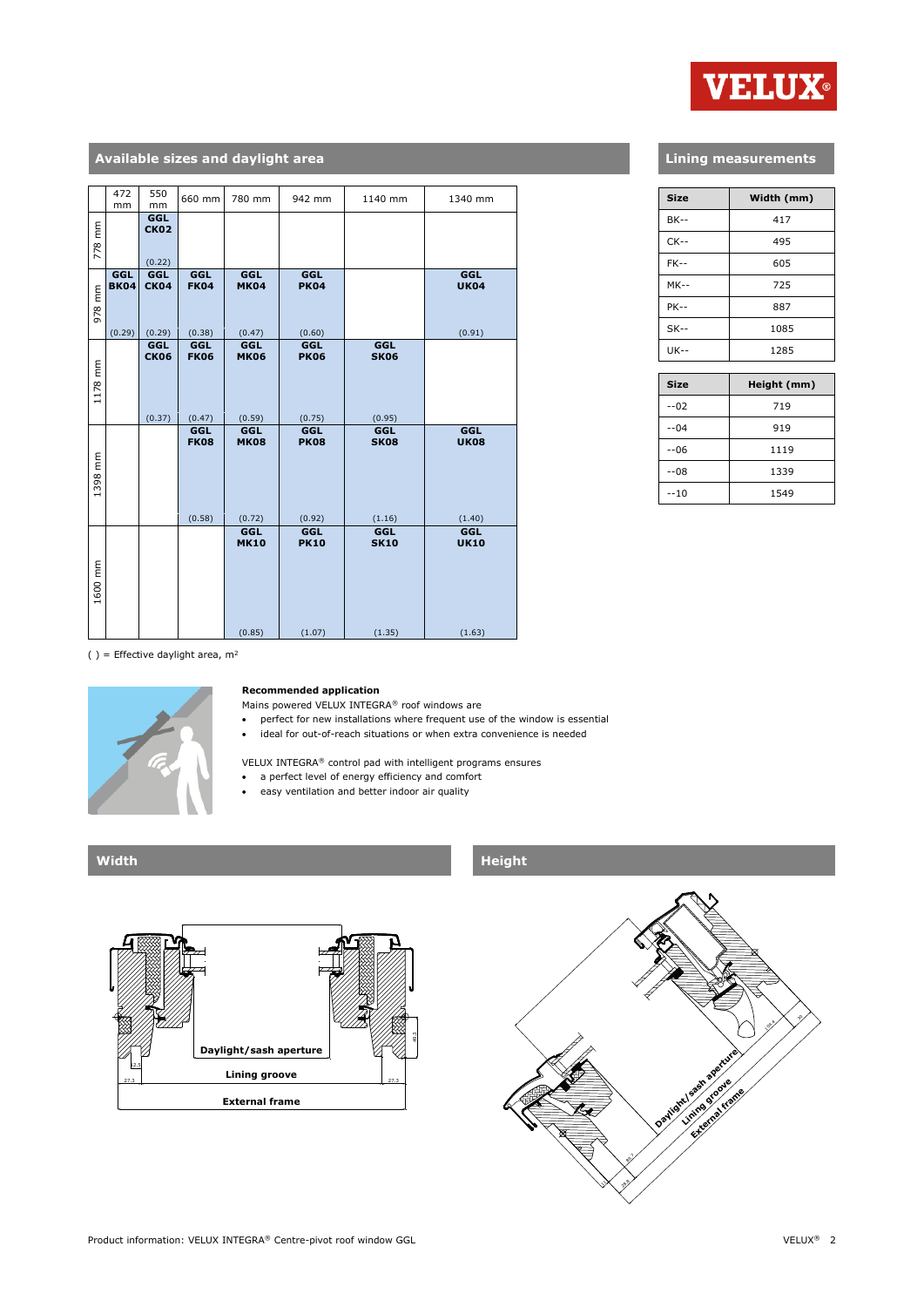

## **Technical values**

|                            | $-60$ | $-62$ | $-66$          | $-70$ |
|----------------------------|-------|-------|----------------|-------|
| $U_w$ [W/m <sup>2</sup> K] | 1.3   | 0.83  | 1.0            | 1.3   |
| $U9$ [W/m <sup>2</sup> K]  | 1.0   | 0.5   | 0.5            | 1.0   |
| R <sub>w</sub> [dB]        | 37    | 42    | 37             | 35    |
| $g$ [ ]                    | 0.30  | 0.52  | 0.51           | 0.46  |
| $\mathfrak{w}$ [ ]         | 0.62  | 0.70  | 0.71           | 0.68  |
| $\tau$ uv []               | 0.05  | 0.05  | 0.05           | 0.05  |
| Air permeability [class]   | 4     | 4     | $\overline{4}$ | 4     |

Thermal improvements such as lower U-value (Uw) and lower linear heat loss coefficient (φ) can, for some variants, be obtained with frame insulation collar and/or recessed installation.

### **Glazing structure**

|                    | $-60$                                             | $-62$                                                 | $-66$                                                 | $-70$                                                    |
|--------------------|---------------------------------------------------|-------------------------------------------------------|-------------------------------------------------------|----------------------------------------------------------|
| Inner glass pane   | 2 x 3 mm laminated<br>float with<br>low ε coating | 2 x 3 mm laminated<br>float with<br>low ε coating     | 2 x 3 mm laminated<br>float with<br>low ε coating     | $2 \times 3$ mm laminated<br>float with<br>low ε coating |
| Middle glass pane  | $\overline{\phantom{a}}$                          | 3 mm heat<br>strengthened float with<br>low ε coating | 3 mm heat<br>strengthened float with<br>low ε coating | ٠                                                        |
| Outer glass pane   | 6 mm toughened<br>with coatings                   | 8 mm toughened with<br>coating                        | 4 mm toughened<br>with coatings                       | 4 mm toughened                                           |
| Cavity             | $15 \text{ mm}$                                   | $2 \times 10$ mm                                      | $2 \times 12$ mm                                      | $15 \, \text{mm}$                                        |
| Glass panes        | Double                                            | Triple                                                | Triple                                                | Double                                                   |
| <b>Gas filling</b> | Argon                                             | Krypton                                               | Krypton                                               | Argon                                                    |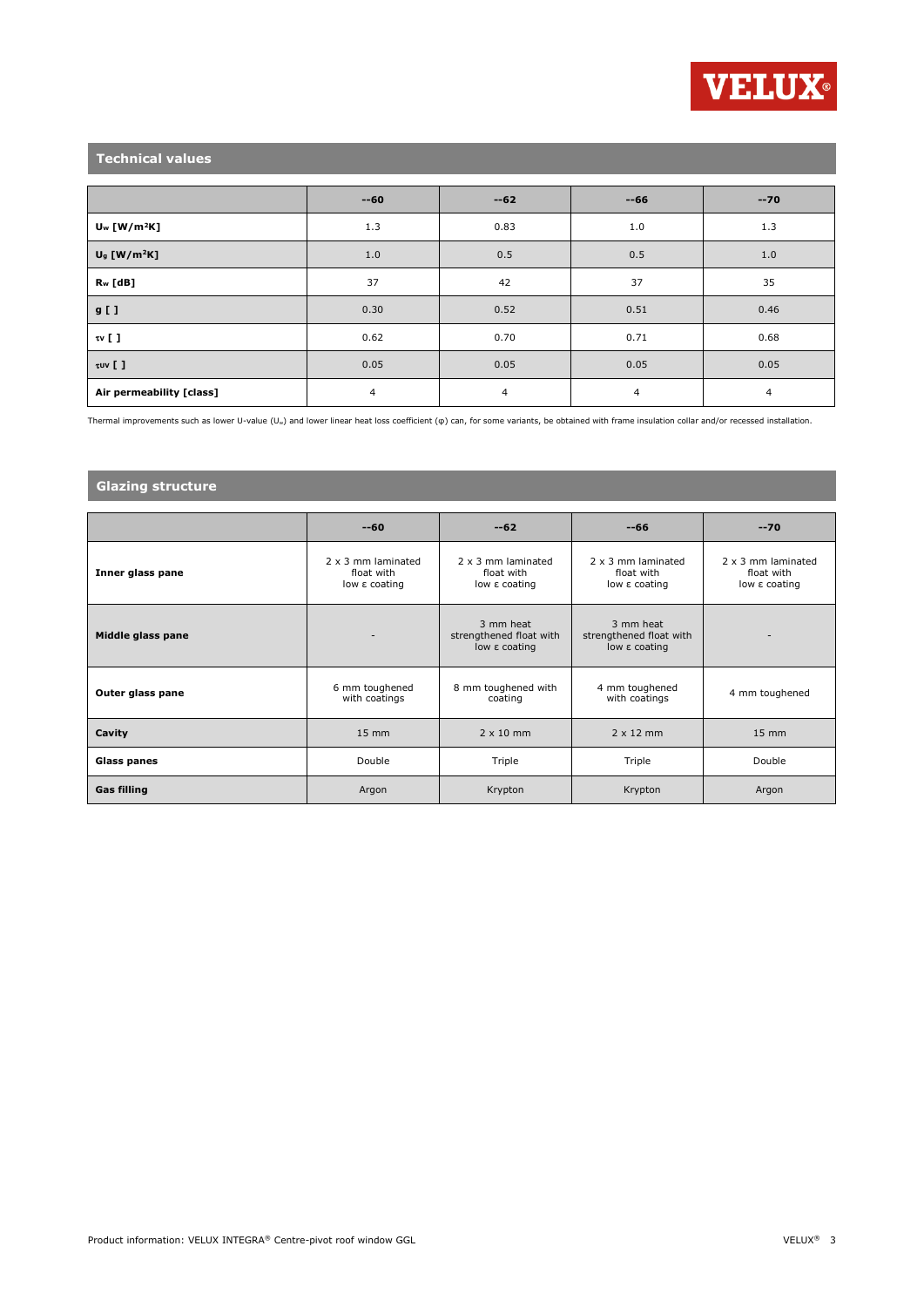

### **Glazing features**

|                                                                                                                                                                                                                                                                                                                 | $-60$ | $-62$ | --66 | $-70$ |
|-----------------------------------------------------------------------------------------------------------------------------------------------------------------------------------------------------------------------------------------------------------------------------------------------------------------|-------|-------|------|-------|
| <b>Heat insulation</b><br>Low energy glazing provides reduced heat loss through the window and<br>enhanced indoor comfort.                                                                                                                                                                                      |       |       |      |       |
| Solar gain<br>In the wintertime, the heat from the sun entering through the windows is a<br>usable solar gain.                                                                                                                                                                                                  |       |       |      |       |
| Solar protection<br>In warm climates and in rooms with large window areas, a sun protective<br>coating provides a better indoor climate during summer periods.<br>Alternatively, exterior sun screening can be installed.                                                                                       | .     |       |      |       |
| Sound insulation<br>A combination of laminated glass and optimal glass thickness provides better<br>sound insulation.<br>Frame/sash construction and gaskets are equally important.                                                                                                                             | .     |       |      |       |
| <b>Security</b><br>Thicker laminated inner glass pane designed to increase resistance to<br>manual attack (burglary).                                                                                                                                                                                           |       |       |      |       |
| <b>Energy balance</b><br>The energy balance represents the ability of the roof window to utilise the<br>passive solar gain and keep in the heat during winter and its ability to<br>protect against the risk of overheating during summer. Sun screening<br>products can further improve indoor summer comfort. |       |       |      |       |
| <b>Safety</b><br>Laminated inner glass is designed to hold the fragments together if the glass<br>breaks. We recommend that you consider using glass units with laminated<br>glass on the inside for windows placed above areas where people sleep, play<br>or work.                                            |       |       |      |       |
| <b>Outside strength</b><br>Toughened outer glass pane makes your glazing more resistant to hail,<br>heavy wind and snow loads.                                                                                                                                                                                  |       |       |      |       |
| Delayed fading of materials<br>Inner laminated glass protects materials behind the glass against the UV<br>radiation and therefore delays fading of the materials.                                                                                                                                              |       |       |      |       |
| Rain noise reduction<br>The combination of laminated glass and extra thick glass helps provide a<br>significant, audible reduction of rainfall sound.<br>Frame/sash construction and gaskets are equally important.                                                                                             |       |       |      |       |
| Easy-to-clean<br>The easy-to-clean coating minimises the cleaning frequency of the outer<br>glass pane and gives you a clearer view in case of rain.                                                                                                                                                            |       |       |      |       |
| Anti-dew<br>The anti-dew coating significantly reduces the days with dew on the outer<br>glass pane and thus gives you a clear view.                                                                                                                                                                            |       |       |      |       |

● **Good** ●● **Better** ●●● **Best Feature included in glazing variant**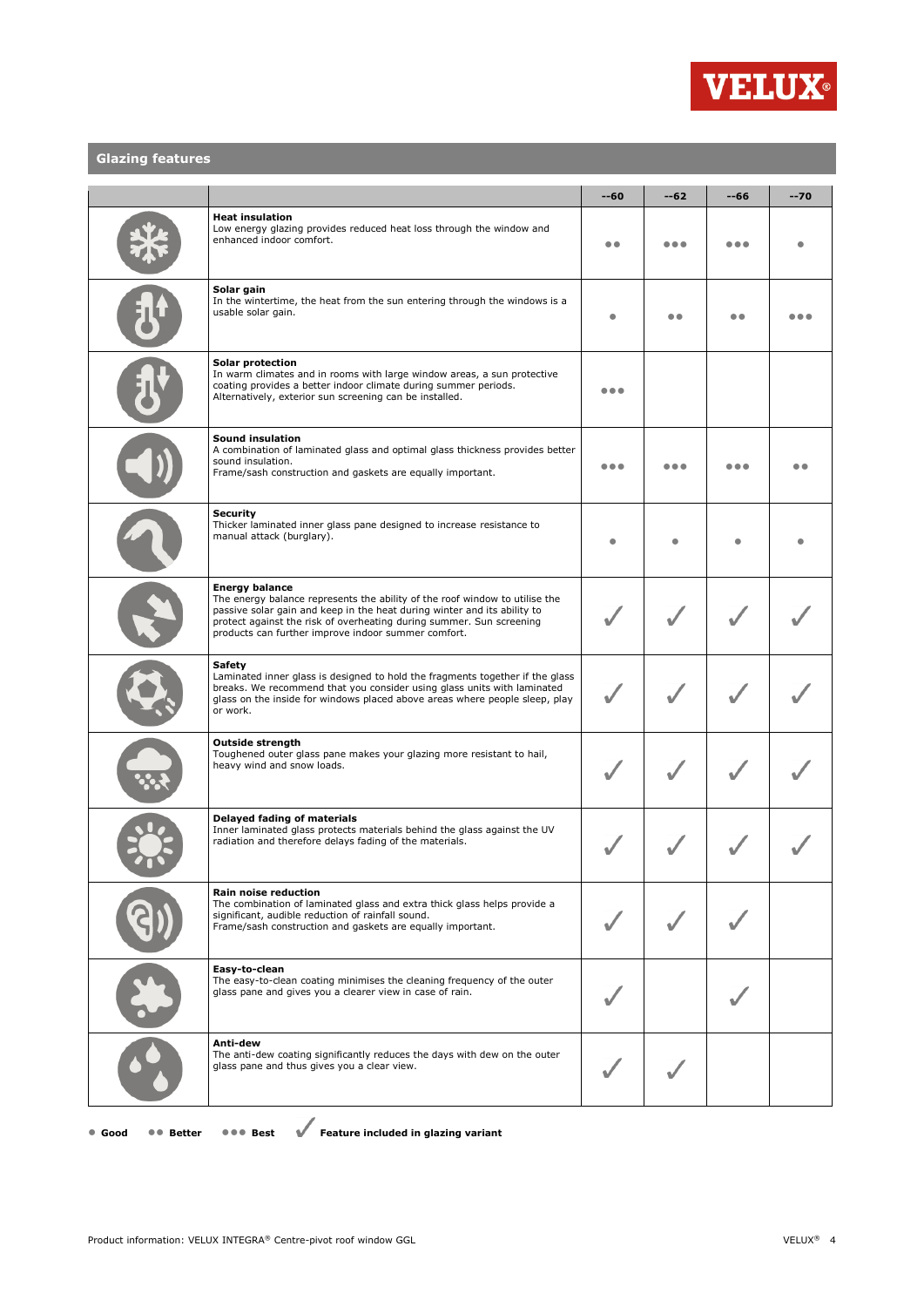

## **Technical values, ventilation through ventilation flap**

|                                                | Windows with double glazing |             |             |             |        |             |  |  |
|------------------------------------------------|-----------------------------|-------------|-------------|-------------|--------|-------------|--|--|
| <b>Property</b>                                | <b>Width</b>                |             |             |             |        |             |  |  |
|                                                | <b>CK--</b>                 | <b>FK--</b> | <b>MK--</b> | <b>PK--</b> | $SK--$ | <b>UK--</b> |  |  |
| Air flow characteristics [I/s]                 | 1.9                         | 2.3         | 2.8         | 3.4         | 4.1    | 4.8         |  |  |
| Air flow exponent [-]                          | 0.53                        | 0.53        | 0.53        | 0.53        | 0.53   | 0.53        |  |  |
| Ventilation capacity at 4 Pa [I/s]             | 4.0                         | 4.8         | 5.8         | 7.1         | 8.5    | 10.0        |  |  |
| Ventilation capacity at 8 Pa [I/s]             | 5.7                         | 6.9         | 8.4         | 10.2        | 12.3   | 14.5        |  |  |
| Ventilation capacity at 10 Pa [I/s]            | 6.4                         | 7.8         | 9.5         | 11.5        | 13.9   | 16.3        |  |  |
| Ventilation capacity at 20 Pa [I/s]            | 9.3                         | 11.3        | 13.7        | 16.6        | 20.1   | 23.5        |  |  |
| Equivalent area through ventilation flap [mm2] | 2600                        | 3100        | 3700        | 4600        | 5600   | 6600        |  |  |
| Geometrical free area [mm2]                    | 2800                        | 3700        | 4500        | 6100        | 7200   | 10600       |  |  |

tbd: to be determined

|                                                | Windows with triple glazing |             |             |             |        |             |  |  |
|------------------------------------------------|-----------------------------|-------------|-------------|-------------|--------|-------------|--|--|
| <b>Property</b>                                | Width                       |             |             |             |        |             |  |  |
|                                                | $CK-$                       | <b>FK--</b> | <b>MK--</b> | <b>PK--</b> | $SK--$ | <b>UK--</b> |  |  |
| Air flow characteristics [I/s]                 | 1.2                         | 1.3         | 1.5         | 1.7         | 2.1    | 2.4         |  |  |
| Air flow exponent [-]                          | 0.63                        | 0.63        | 0.63        | 0.63        | 0.63   | 0.63        |  |  |
| Ventilation capacity at 4 Pa [I/s]             | 2.8                         | 3.1         | 3.5         | 4.1         | 4.9    | 5.7         |  |  |
| Ventilation capacity at 8 Pa [I/s]             | 4.3                         | 4.8         | 5.4         | 6.3         | 7.6    | 8.9         |  |  |
| Ventilation capacity at 10 Pa [I/s]            | 4.9                         | 5.5         | 6.2         | 7.3         | 8.2    | 10.2        |  |  |
| Ventilation capacity at 20 Pa [I/s]            | 5.5                         | 6.2         | 6.9         | 8.1         | 9.8    | 11.5        |  |  |
| Equivalent area through ventilation flap [mm2] | 2000                        | 2200        | 2500        | 2900        | 3500   | 4100        |  |  |
| Geometrical free area [mm2]                    | 2800                        | 3700        | 4500        | 6100        | 7200   | 10600       |  |  |

tbd: to be determined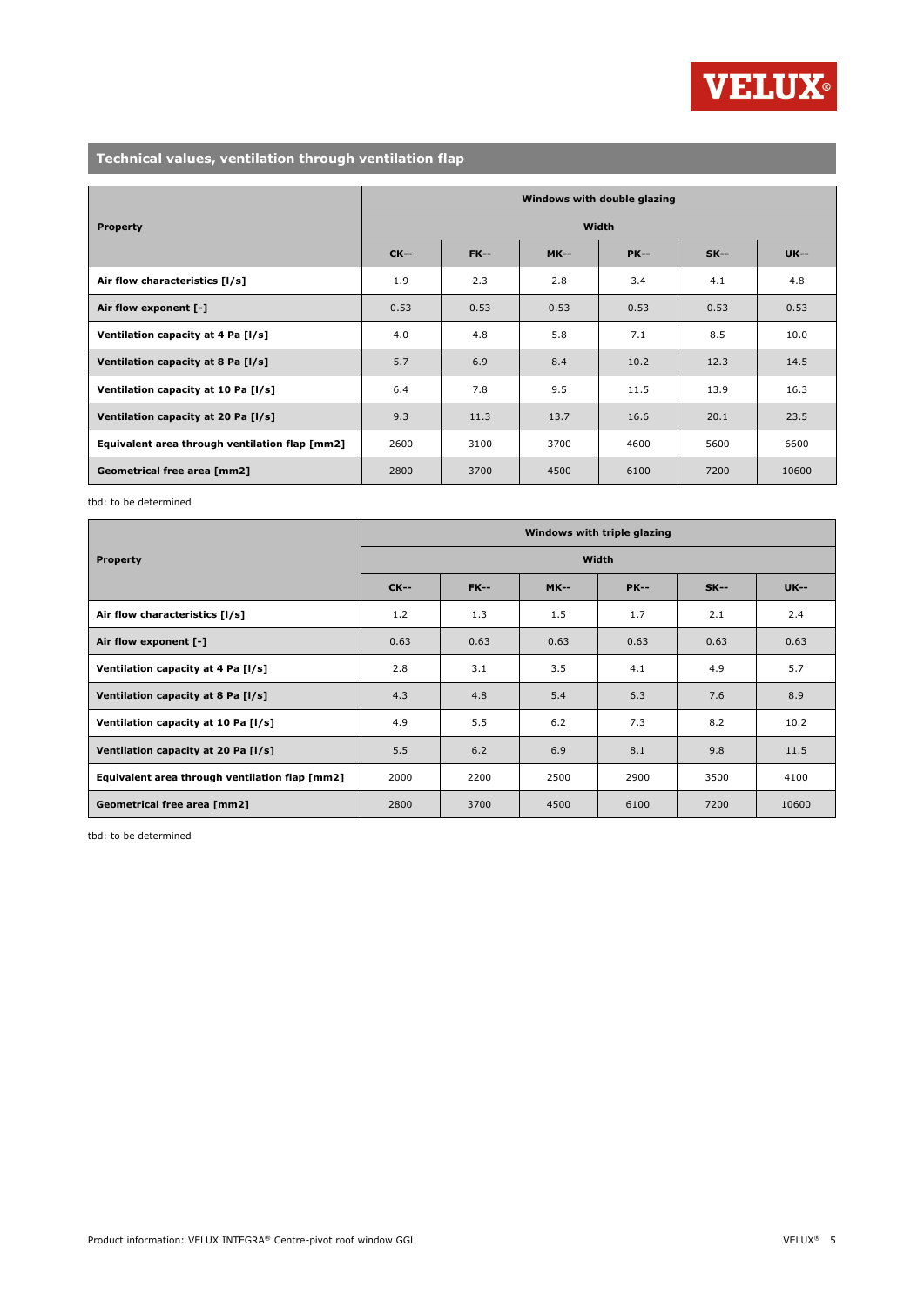

### **Visible features**





O When operated with the control pad, the window opens variably up to 200 mm. The window can

also be opened manually, eg in case of power failure



Each VELUX roof window has a unique data plate showing type, size, variant etc of the window. QR code with link to local mobile website



Electro-galvanised steel The ventilation flap is



**Window opening 2** Data plate **C** Lock casing **4** Ventilation flap **Ventilation flap with control bar** designed with a control bar to allow for manual operation



Thermo**Technology**<sup>™</sup>

**Excellent**  6 Elements of expanded polystyrene ensure an excellent energy performance



The roof window can be rotated and secured in position with a barrel bolt to ensure safe and easy cleaning of the outside pane from the inside







**accessories Control pad** Unique VELUX INTEGRA® control pad featuring touch screen with swipe function and pre-set programs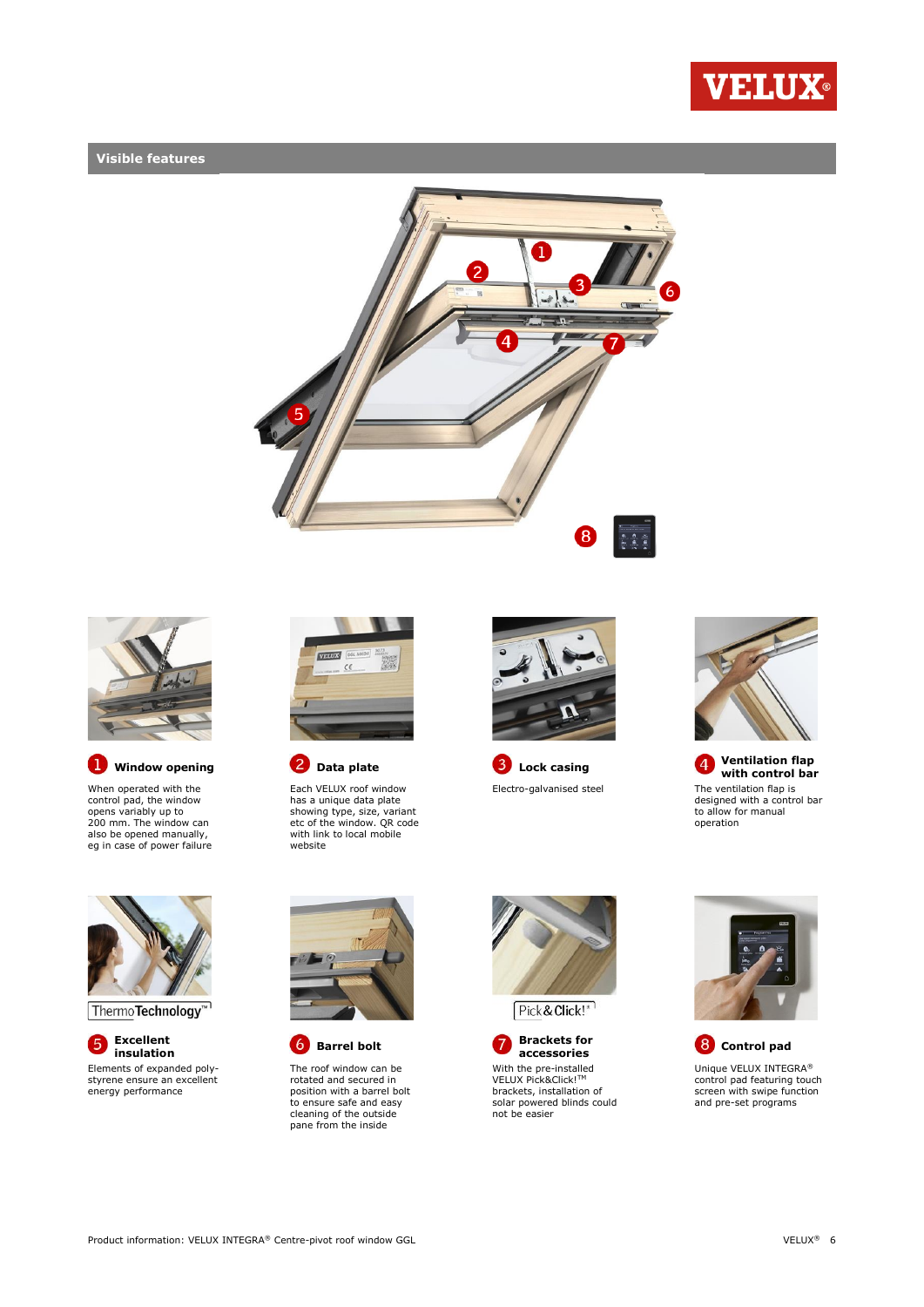

### **Visible features**





The rain sensor ensures that the window closes automatically if it starts raining



**Rain sensor C** Click-on covers

Click-on covers make installation easier, faster and safer



**Window operator**  3 Fully integrated, hidden motor with chain. Silent motor operation







**P** Pivot hinge VELUX high quality pivot hinge provides stability and perfect sash balance. Electro-galvanised steel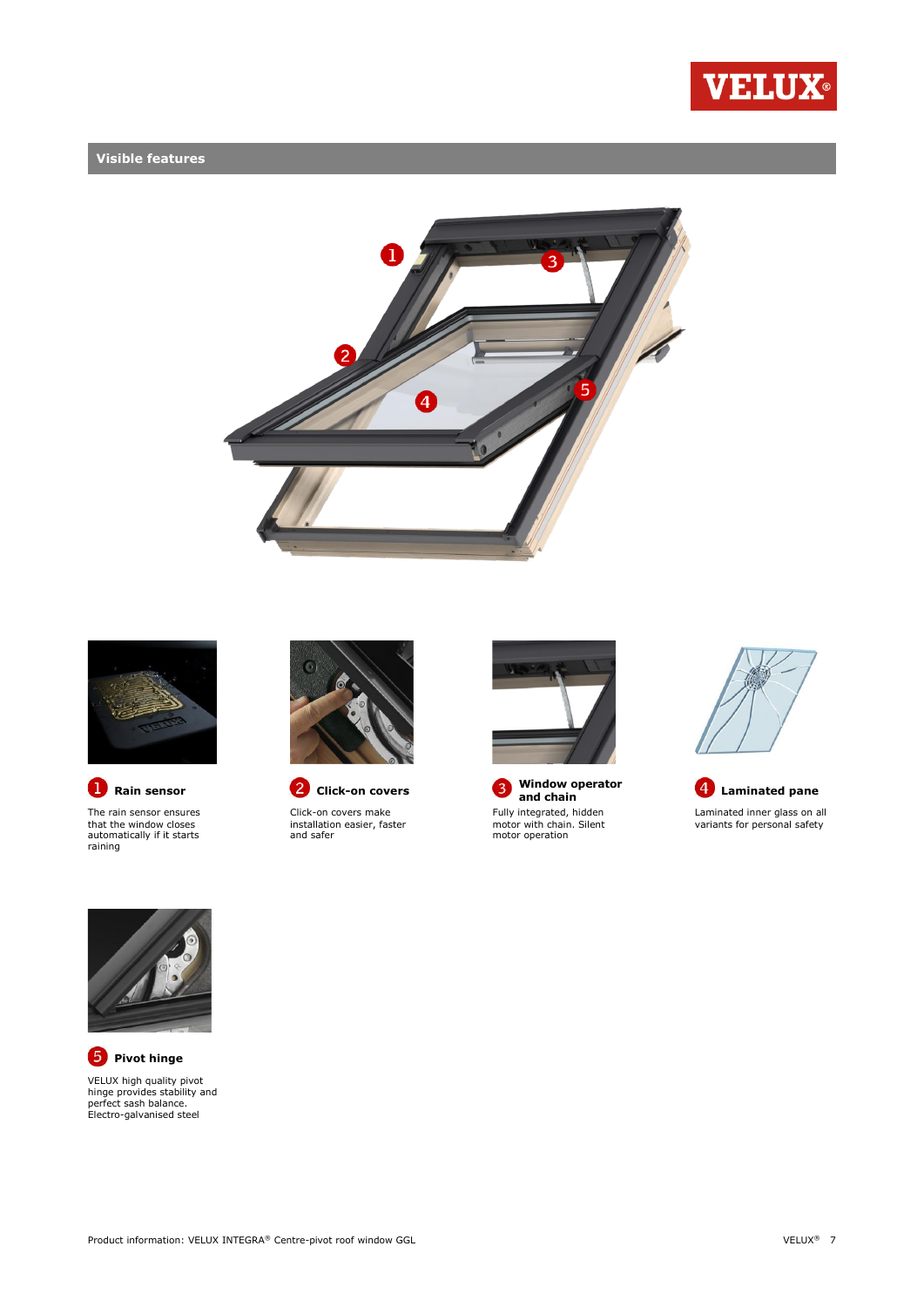

●●● ●●●

### **Cleaning and maintenance**



To clean the outer pane from the inside, rotate sash and secure in cleaning position with barrel bolt.



VELUX repair and maintenance kits are available.

### **Exterior covers**

| <b>Material</b>                              | <b>NCS</b><br>standard colour | <b>RAL</b><br>nearest standard<br>colour |
|----------------------------------------------|-------------------------------|------------------------------------------|
| Lacquered aluminium<br>$(-0--)$ grey         | S 7500-N                      | 7043                                     |
| <b>Lacquered aluminium</b><br>$(-5--)$ black | S 9000-N                      | 9005                                     |
| Copper<br>(-1--)                             |                               |                                          |
| <b>Titanium zinc</b><br>-3--)                |                               |                                          |

Special colour requests, please contact enquiries@velux.co.uk

#### **Interior finish**

| Clear lacquer | Impregnation and layers of water-based<br>acrylic lacquer                                                                        |
|---------------|----------------------------------------------------------------------------------------------------------------------------------|
| White paint   | Impregnation and layers of water-based<br>acrylic paint,<br>NCS standard colour: S 0500-N,<br>nearest RAL standard colour: 9003. |

Special colour requests, please contact enquiries@velux.co.uk

### **Blinds, awnings and shutters**





| Pleated blind                |  |
|------------------------------|--|
| Flying pleated blind         |  |
| Double pleated energy blind  |  |
| Venetian blind               |  |
| Duo blackout blind           |  |
| <b>Exterior sunscreening</b> |  |
| Awning blind                 |  |
| Roller shutter               |  |
|                              |  |
|                              |  |
|                              |  |



**Additional accessories**

**Interior sunscreening** Blackout blind Roller blind

Insect roller screen

- 
- ●●● Available in manual and mains/solar powered versions<br>●● Available in manual and mains powered versions<br>● Available in maina version<br>★ Available in mains powered version
- 

The mains and solar powered versions are part of the VELUX INTEGRA® product range.

### **Flashings and installation products**



#### **Flashings:**

- ED- for single installation EB- for twin installation EK- for combi installation
- 
- 

Available for standard and recessed installation

- 
- **Installation products:**<br>• Installation set BDX 2000 (incl. BFX)<br>• Underfelt collar BFX 1000 incl. transverse drainage gutter<br>• Vapour barrier collar BBX 0000
- 
- Linings LS- (incl. BBX) Kit for lining LSG 1000 (incl. BBX)
-